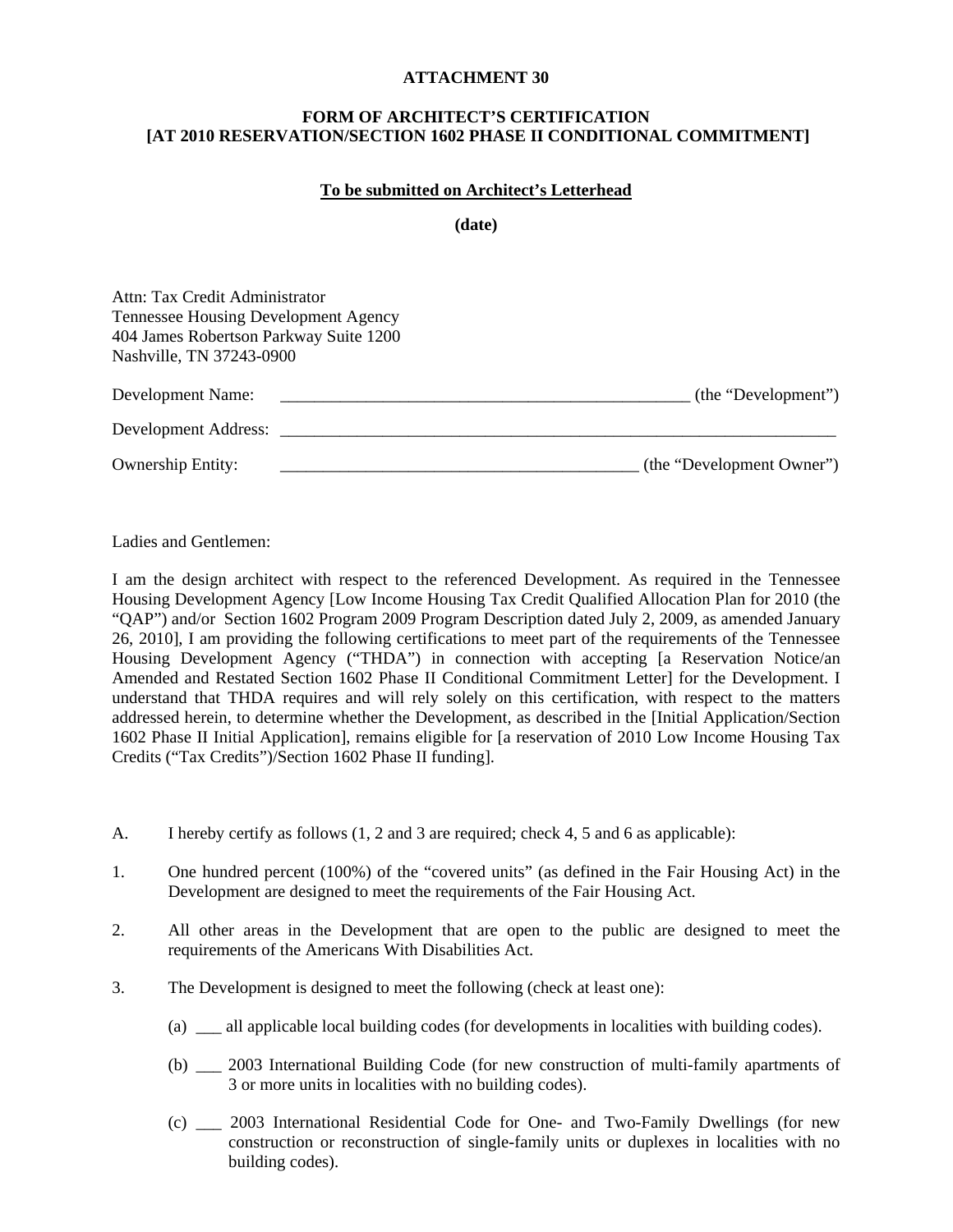- (d) \_\_\_ 2003 International Property Maintenance Code (for rehabilitation of rental units in localities with no building codes).
- 4. \_\_\_ The Development involves rehabilitation and, as designed, rehabilitation hard costs for the Development are expected to be \$\_\_\_\_\_\_\_\_\_\_\_\_\_\_\_\_\_\_\_ and total development costs are expected to be \$\_\_\_\_\_\_\_\_\_\_\_\_\_\_\_\_\_\_\_.
- 5. \_\_\_ The Development is designed with vinyl siding on all or a portion of the exterior and, as designed, all vinyl siding on all buildings in the Development will meet a 15-year maintenance free standard.
- 6. \_\_\_ The Development is designed with hardwired smoke detectors, with battery backup, in the bedroom areas of all units.
- B. I further certify as follows for purposes of points previously awarded to the Initial Application involving the Development (check all that apply):
- 1. \_\_\_ The Development is designed to meet the standards of the Council of American Building Officials Model Energy Code (for new construction).
- 2. \_\_ The Development is designed to use one or more of the following on the exterior of each building making up the Development (for new construction) (check all that apply):
	- $(a)$  \_\_ brick
	- $(b)$  \_\_\_ stone,
	- (c) \_\_\_ cement fiber siding
	- (d) \_\_\_ vinyl that meets a 15-year maintenance-free exterior standard
- 3. \_\_\_ The Development is designed with a minimum of 65% of the exterior wall surfaces below the plate line of each building making up the Development covered with one or more of the following (for new construction) (check all that apply):
	- $(a)$  \_\_\_ brick
	- $(b)$  \_\_\_ stone,
	- (c) \_\_\_ cement fiber siding
- 4. \_\_\_ The Development is designed to add the following major building components or to replace a minimum of fifty percent (50%) of the following major building components (for rehabilitation) (check all that apply):
	- (a) \_\_\_ roof structures
	- (b) \_\_\_ wall structures
	- (c) \_\_\_ floor structures
	- (d) \_\_\_ foundations
	- (e) \_\_\_ plumbing systems
	- $(f)$  \_ central heating and air conditioning systems
	- (g) \_\_\_ electrical systems
	- (h) \_\_\_ doors and windows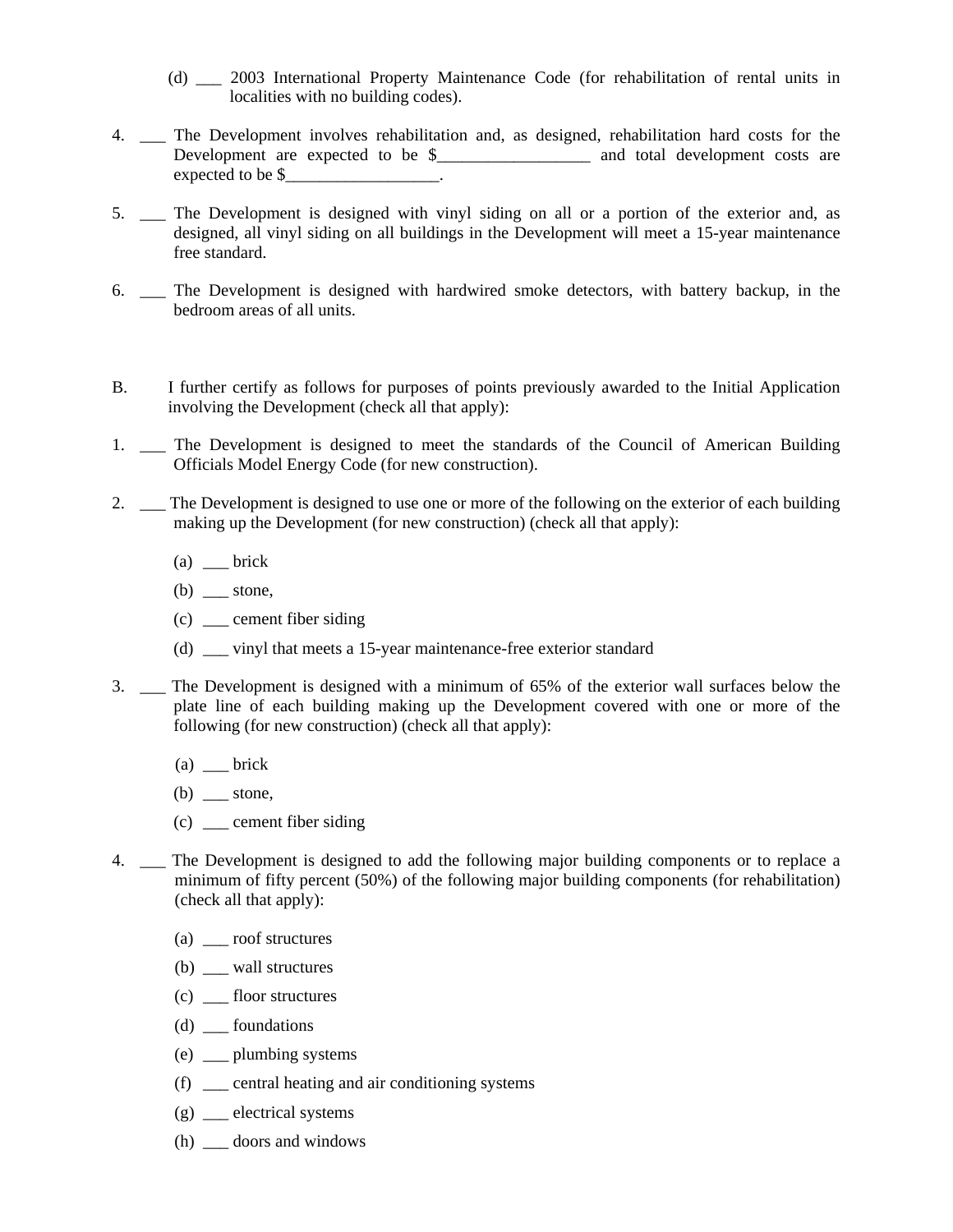- (i) \_\_\_ kitchen cabinets and kitchen countertops and all existing kitchen appliances
- (j) \_\_\_ parking lots
- $(k)$  \_\_\_\_ elevators
- (l) \_\_\_ fire/safety systems
- 5. \_\_\_ All units in the Development are designed to contain the following ENERGY STAR compliant items or ENERGY STAR equivalent items (check all that apply):
	- (a) \_\_\_ Dishwashers (in all units)
	- (b) \_\_ HVAC units (in all buildings or units, as applicable)
	- (c) \_\_\_ Refrigerators (in all units)
	- (d) \_\_\_ Exterior doors (in all units)
	- (e) \_\_\_ Windows (in all units)
- 6. \_\_\_ The following units in the Development are designed to be fully equipped for persons with disabilities and meet the requirements of the Americans with Disabilities Act, as applicable, and the requirements of the Fair Housing Act, as applicable (list unit numbers and buildings):
- 7. \_\_\_ The following units in the Development are designed to contain three or more bedrooms (i.e., for large families) (list unit numbers and buildings):
- 8. \_\_\_ The following units in the Development are designed for single room occupancy (list unit numbers):
- 9. \_\_\_ All units in the Development are designed for occupancy by the elderly (as defined in the QAP).
- 10. \_\_\_ The following structure(s), that is part of the Development, is listed individually on the National Register of Historic Places or is located in a registered historic district and certified by the Secretary of the Interior as being of historical significance to the district and all work to be performed in connection with the referenced structure(s) is designed to be eligible for historic rehabilitation tax credits (list structure(s) address or location within the Development):
- 11. \_\_\_ All units in the Development are designed as permanent, non-transient housing for households whose primary residence (prior to locating in the Development) is a privately or publicly operated shelter designed to provide temporary living accommodations, or a public or private place not designed for or ordinarily used as a regularly sleeping accommodation for human beings.